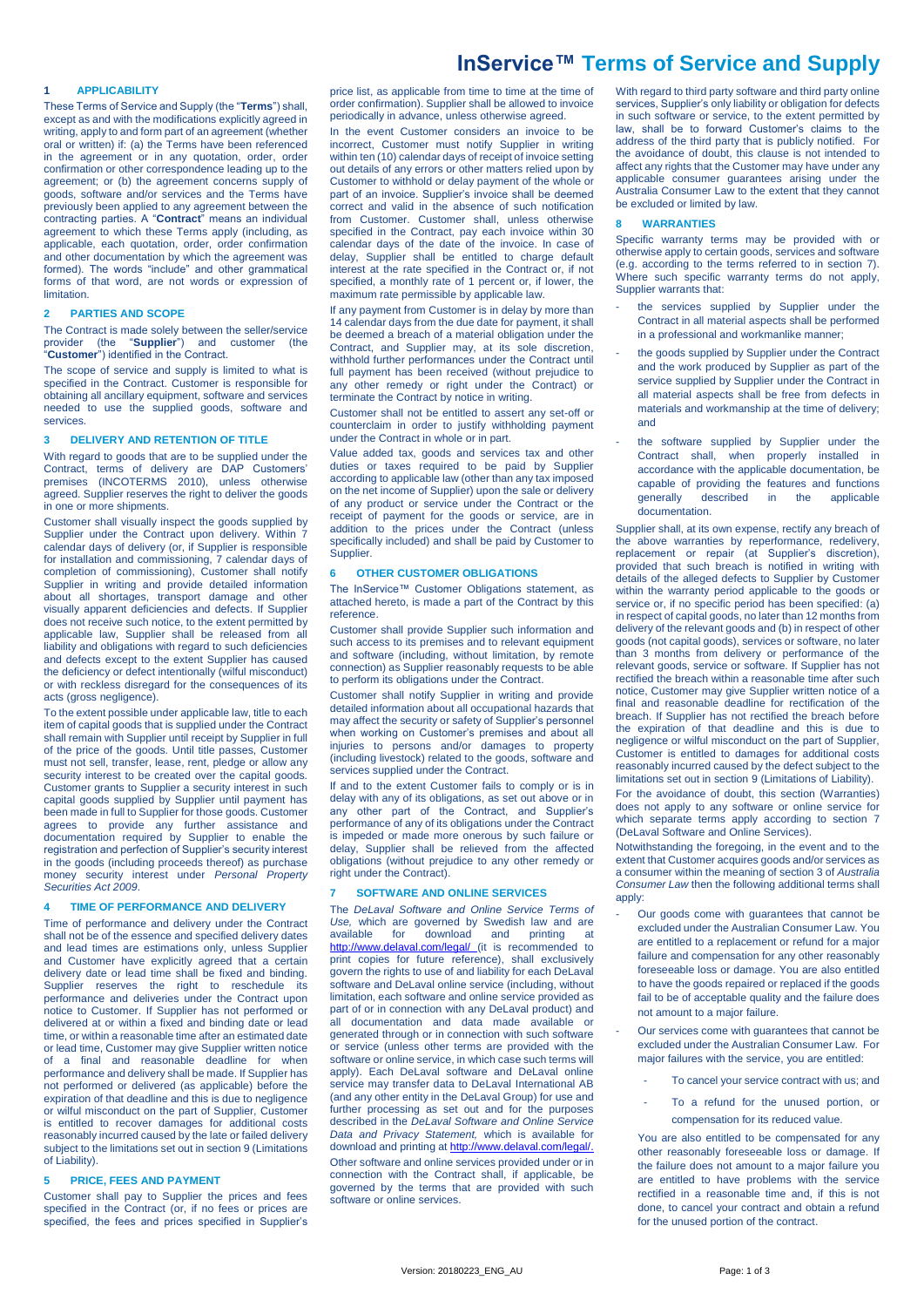- The benefit to Customer given by the warranty are in addition to other rights and remedies of Customer as a consumer under law in relation to the goods or services to which the warranty relates.
- In order to claim the warranty, Customer must contact Supplier and give notice of the claim and follow all of Supplier's directions. Supplier's contact details are specified in the Contract.
- This warranty does not cover any expenses that the Customer may incur claiming the warranty. Such expenses shall be borne by the Customer.

# <span id="page-1-0"></span>**9 LIMITATIONS OF LIABILITY**

Supplier's liability for the goods, services and software supplied by Supplier under the Contract, and available remedies for Supplier's delay in any performance or delivery or breach of any warranty shall, to the extent permitted by applicable law, be limited to what is provided for in section [5](#page-0-1) (Time for Performance and Delivery), sectio[n 7](#page-0-0) (Software and Online Services) and section [8](#page-0-2) (Warranties) and, if applicable, otherwise explicitly specified in the Contract. Where statutory or implied conditions, consumer guarantees and warranties are mandatory and it is not legally possible to exclude them, these Terms (including section [15\)](#page-1-1) do not exclude them.

If the Contract entitles Customer to any liquidated damages, penalties or other similar remedies, such damages, penalties or remedies shall be Customer's sole and exclusive remedy for the breach that the damages or penalties relate to.

Supplier shall not be liable under or in connection with the Contract for indirect, special or consequential loss or damage, for loss of profit or loss of opportunity to make profit, loss of production, loss of use, loss of revenue, loss of business or loss of goodwill, loss or denial of opportunity, loss of access to market, loss of business reputation, future reputation or publicity, damage to credit rating, for loss of or unauthorised access to data or other information or for loss of or damage to Customer's property, whether or not such loss, damage or access could have been reasonably foreseen.

The maximum aggregate liability of Supplier is: (a) in respect of each item of capital goods, software or intangible goods or services, limited to an amount corresponding to twenty percent of the total amount paid under the Contract for the item; and (b) in respect of other goods (not capital goods) and services, limited to an amount corresponding to the total amount paid under the Contract for such other goods and services during the twelve months preceding the event or series of events giving rise to the relevant claim.

The limitations and exclusion of liability set out above in this section (Limitations of Liability) do not apply to the extent Supplier has caused the relevant loss or damage intentionally (wilful misconduct). Furthermore, nothing in the Contract shall limit or exclude liability where such limitation or exclusion may not be so enforced under any applicable consumer guarantee arising under the Australian Consumer Law (to the extent that they cannot be lawfully excluded) or otherwise under applicable mandatory law.

#### **10 FORCE MAJEURE**

Supplier shall not be liable for any default or delay in the performance of its obligations under the Contract if and to the extent the default or delay is caused, directly or indirectly, by force majeure or any other circumstance beyond its reasonable control (which shall include, but not be limited to, war, acts of terrorism, strikes, lockouts, epidemic, destruction of production facilities, riot, insurrection, earthquake, explosion or other casualty or accident, electricity failure, flood, fire telephone/Internet system failure, farm visit restrictions, lightning and other weather conditions).

# **11 TERM AND TERMINATION**

The Contract enters into force on the start date specified in the Contract (or, if such date is not specified, the date it has been duly accepted by both parties) and shall remain in effect until the end date specified in the Contract (or, if such date is not specified, the date following the last delivery under the Contract), unless terminated as set out in this section (Term and Termination).

Unless otherwise specified in the Contract, each subscription under the Contract continues for 12 months and will be automatically renewed (and invoiced) for consecutive 12-month periods (at the prevailing fees) unless terminated no later than 1 month prior to the renewal date.

Each of Supplier and Customer has the right, at any time, to terminate the Contract (and all subscriptions, if applicable) without cause upon no less than 6 months' written notice to the other party, but such termination shall not affect accepted orders of goods or installation or commissioning of goods (which orders shall survive the expiry of the Contract). Supplier shall be entitled to compensation for all supply made before the expiry of the Contract and for supply under orders that survive the expiry of the Contract. Furthermore, where Customer issues such notice of termination, Customer shall not be entitled to any refund of any advance payment.

Without prejudice to any other remedy or right under the Contract, each party has the right to terminate the Contract (and all subscriptions), with immediate effect and without recourse to a court, by written notice to the other party, if the other party:

- breaches or is in non-compliance with any material obligation under the Contract and, if possible to remedy, fails to remedy such breach or noncompliance within 30 calendar days from written notification regarding such breach or noncompliance; or
- enters into liquidation, voluntary or compulsory, or becomes insolvent or enters into composition, examinership or corporate reorganization proceedings or has receiver (or equivalent) appointed over a substantial proportion of its property or assets.

# **12 SUB-CONTRACTING**

Supplier may appoint sub-contractors for the performance of its obligations under the Contract.

 $\overline{\phantom{a}}$  , which is a set of the set of the set of the set of the set of the set of the set of the set of the set of the set of the set of the set of the set of the set of the set of the set of the set of the set of th

#### **13 QUOTATIONS**

A quotation by Supplier for a Contract expires 30 calendar days after its date of issue unless otherwise stated in the quotation.

# **14 DATA AND PRIVACY**

Supplier may collect data relating to Customer (e.g. about system set-up, farm size, contact persons, and ordered goods, software and services). Supplier may use and further process the data itself (e.g. to administer and develop the relationship with Customer, to develop customised offerings, to provide products and services to Customer and for regional market research) and disclose the data for use and further processing by DeLaval International AB and any other entity in the DeLaval Group (e.g. to support DeLaval sales entities and distributors, for end customer surveys, for market research and for product and service development). The processing of data is further described in the data and privacy statements available for download and printing at [http://www.delaval.com/legal/.](http://www.delaval.com/legal/) Supplier and the DeLaval Group respects Customer's privacy and operates in compliance with applicable laws and regulations regarding data security and data protection. See section [7](#page-0-0) (Software and Online Services) for information on collection, use and further processing of data in connection with DeLaval software and DeLaval online services.

#### <span id="page-1-1"></span>**15 ENTIRE AGREEMENT**

The Contract sets out the full scope of obligations and liabilities of Supplier in relation to the goods, software and services supplied by Supplier under the Contract. To the extent permitted by applicable law, all promises, representations, warranties, consumer guarantees and conditions related to the goods, software or services but not explicitly set forth in the Contract, including but not limited to any that may otherwise be implied by statute, common law or usage, including any warranties of merchantability and fitness for a particular purpose, are hereby excluded and are not binding on Supplier.

A term of this Contract must not be construed to the

disadvantage of a party merely because that party was responsible for the preparation of the Contract or the

inclusion of the provision in the Contract.

#### **16 SEVERABILITY**

If any provision of the Contract is found to be invalid or unenforceable, the remaining provisions shall remain effective and such provision shall be replaced with another provision consistent with the purpose and intent of the Contract.

# **17 APPLICABLE LAW AND DISPUTES**

The Contract is governed by and shall be construed and interpreted in accordance with the laws of Victoria, Australia. The courts of Victoria, Australia (including courts of appeal) will have jurisdiction to settle any dispute, controversy or claim arising out of or in connection with the Contract. Notwithstanding the above, Supplier is always entitled to petition courts and authorities in any competent jurisdiction to enforce claims of any payments due.